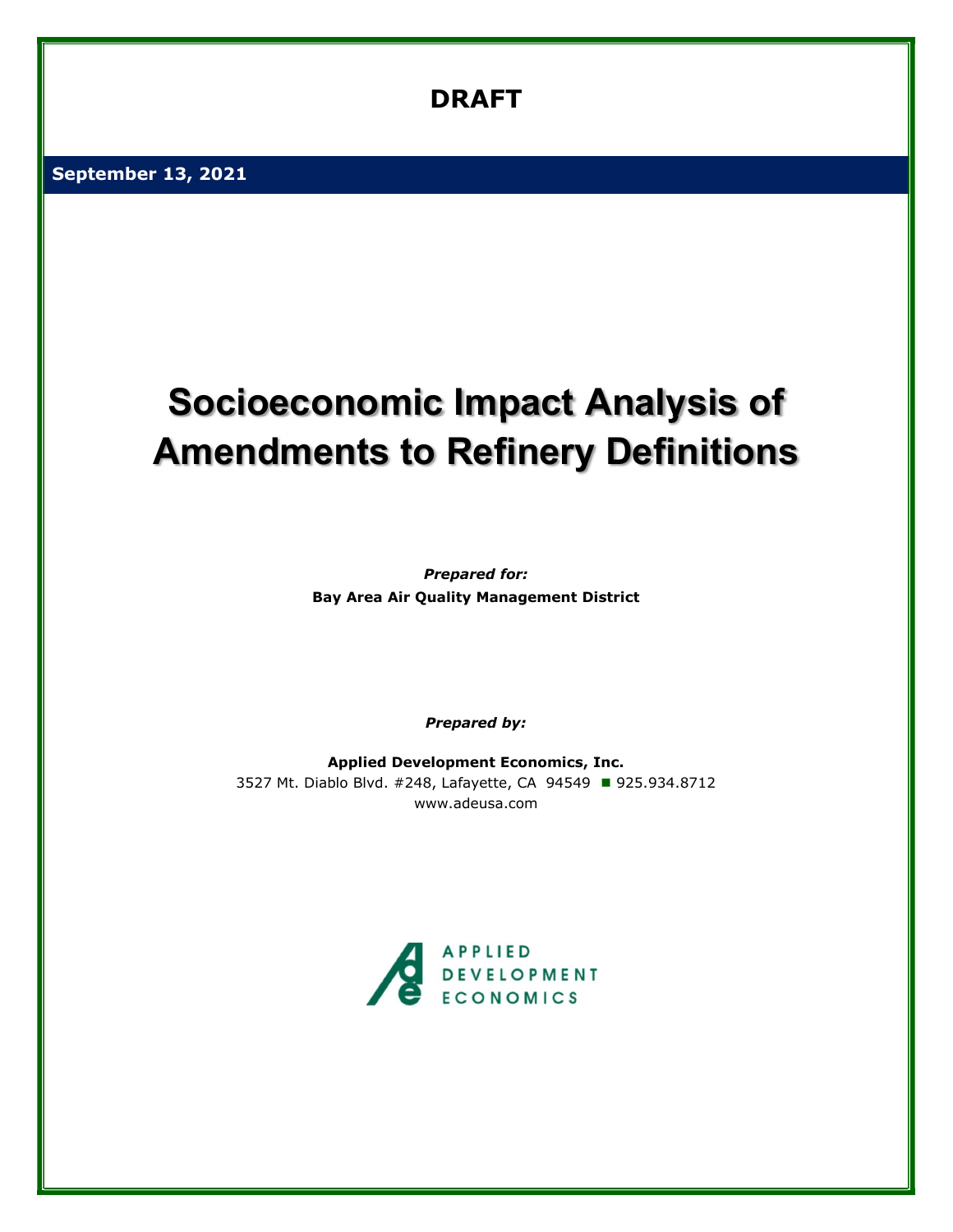# TABLE OF CONTENTS

| 3. Socioeconomic Impact Analysis of Refinery Definition Amendments10 |  |
|----------------------------------------------------------------------|--|

## LIST OF TABLES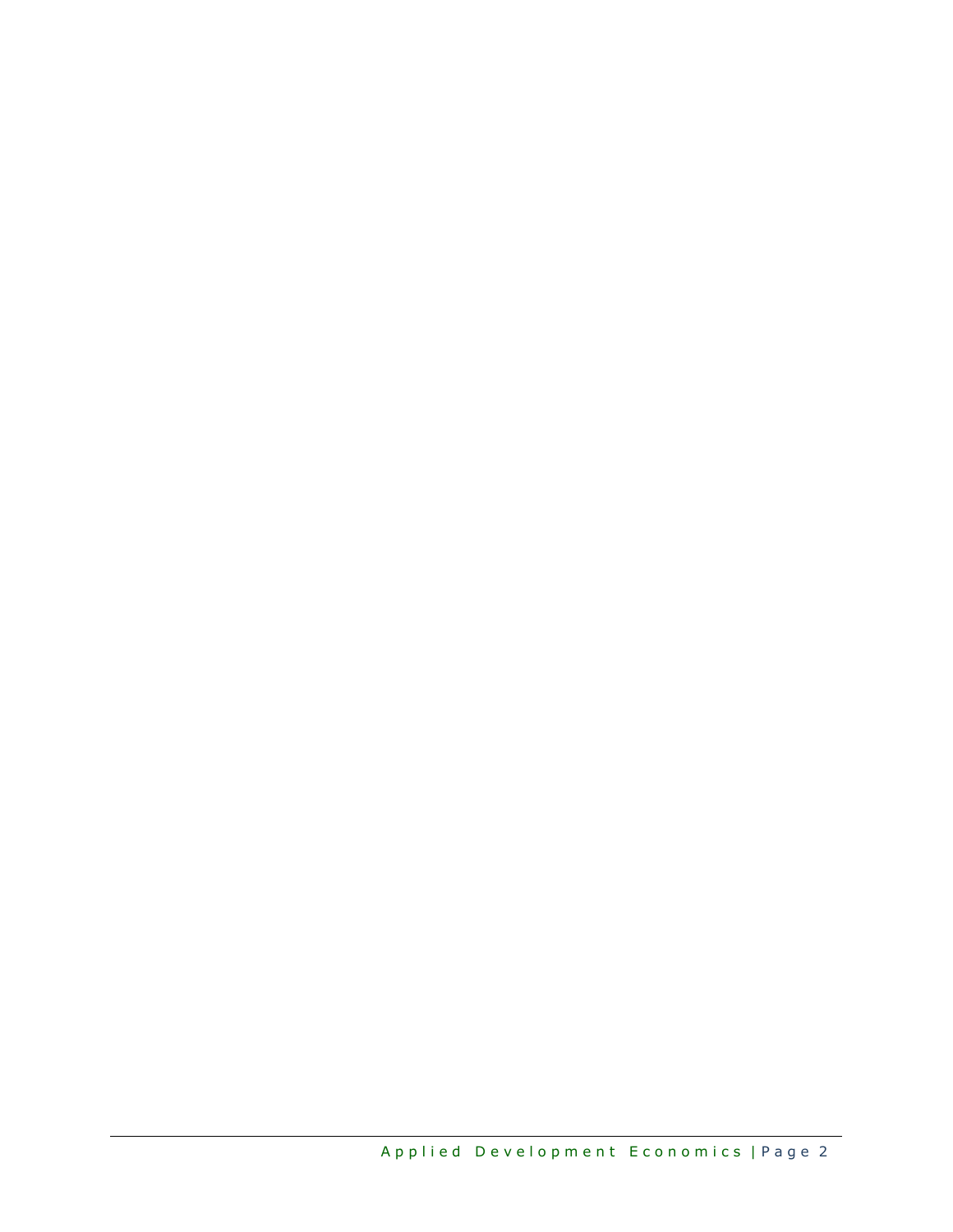# 1. INTRODUCTION

The Bay Area Air Quality Management District (Air District) has developed amendments to several regulations to ensure that rules currently applicable to refineries continue to apply to the same facilities after operations are modified to produce products by processing alternative feedstocks which may not be derived from petroleum.

Two of the five petroleum refineries in the Bay Area have submitted applications to modify the facility operation to process alternative, non-petroleum, feedstocks with the intention of producing "renewable" fuel and other products. Petroleum refineries are subject to a variety of Air District rules and regulations, some of which are also applicable to other facilities besides petroleum refineries. Most of these rules determine the applicability using the definition of petroleum refinery. There are also instances where a particular standard, requirement or exemption is dependent on terms like fossilderived, fossil fuel, petroleum or crude oil.

The purpose of the proposed amendments is to ensure that the facilities that produce fuels and other products from non-petroleum feedstocks remain subject to and in compliance with the same emission standards and rule requirements that were in effect when the feedstock was petroleum based. Without this rule development and the adoption of the proposed amendments, the facilities that change to non-petroleum operation may no longer be subject to the emission standards and other regulatory requirements that currently apply to these facilities.

After this introduction, this report discusses in greater detail the proposed refinery definition amendments (Section Two). The final chapter discusses the potential for socioeconomic impacts from the proposed refinery definition amendments. The report is prepared pursuant to Section 40728.5 of the California Health and Safety Code, which requires an assessment of socioeconomic impacts of proposed air quality rules. The findings in this report can assist Air District staff in understanding the socioeconomic impacts of the proposed requirements, and can assist staff in preparing refined versions of the amendments.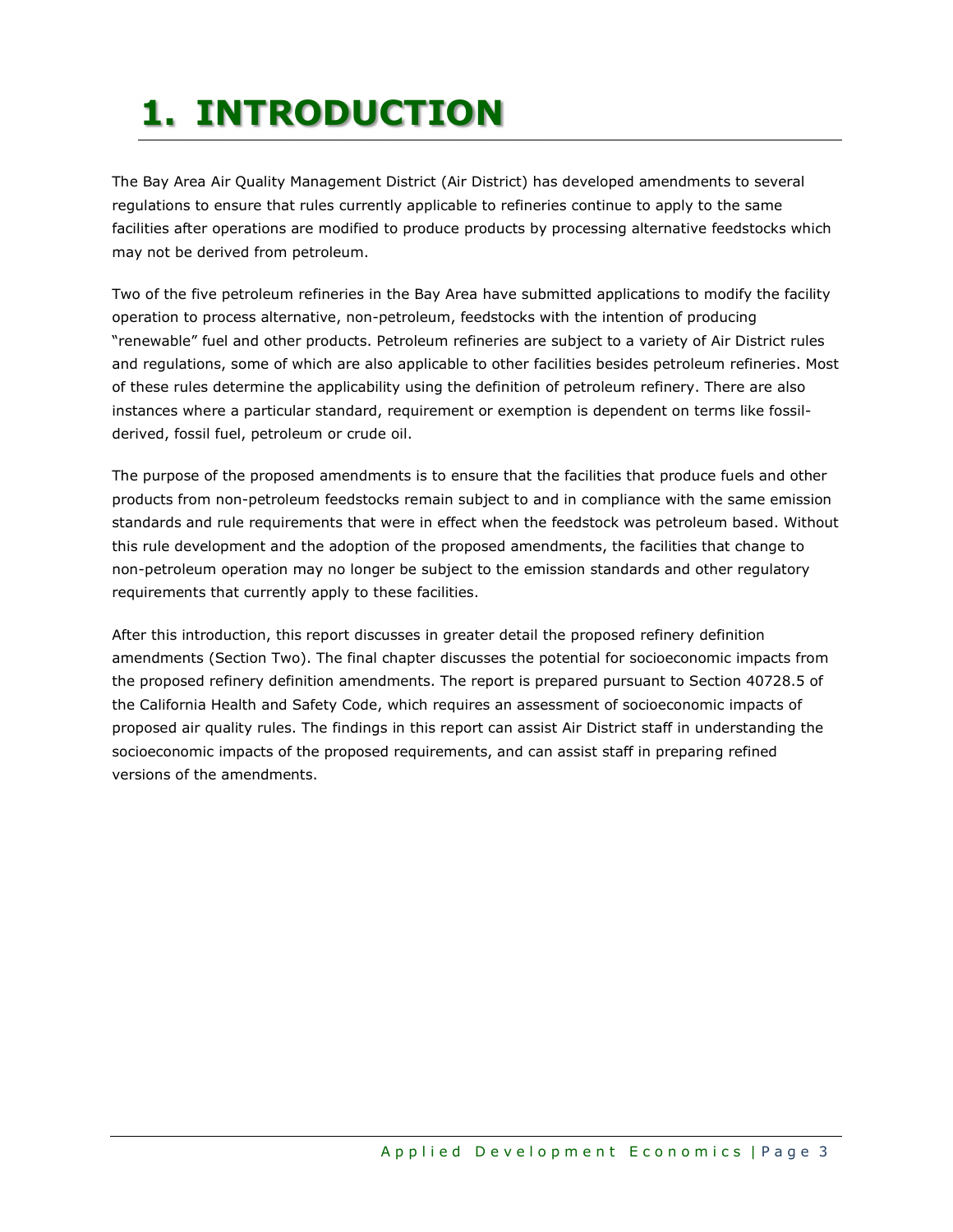# 2. BACKGROUND AND OVERVIEW OF REFINERY DEFINITION AMENDMENTS

# INDUSTRY DESCRIPTION

Petroleum refineries process crude oil into a variety of products such as gasoline, aviation fuel, diesel and other fuel oils, lubricating oils, and feedstocks for the petrochemical industry.

## INDUSTRY / FACILITY OPERATIONS

The processing of crude oil occurs in various process units or plants throughout these facilities including; separation processes (e.g., atmospheric or vacuum distillation, and light ends recovery), petroleum conversion processes (e.g., cracking, reforming, alkylation, polymerization, isomerization, coking, and visbreaking), petroleum treating processes (e.g., hydrodesulfurization, hydrotreating, chemical sweetening, acid gas removal, and deasphalting), feedstock and product handling (e.g., storage, crude oil blending, non-crude oil feedstock blending, product blending, loading, and unloading), and auxiliary facilities (e.g., boilers, waste water treatment, hydrogen production, sulfur recovery plants, cooling towers, blowdown systems, compressor engines, and power plants). Some of these processes will be retained or repurposed for non-petroleum operation.

The new non-petroleum feedstocks are generally termed biological-based oils, and include tallow, cooking oils, vegetable oils and rendered fats. Additional processes for the non-petroleum operation include esterification, hydrodeoxygenation, and fermentation.

The two facilities that are planning to convert their refining operations to non-petroleum operations do not intend to produce any petroleum products but will have the ability to receive, blend, and ship petroleum based materials. Additionally, these facilities, or any future facility, can retain the permits of any equipment or sources, which will provide the facility the opportunity to process crude oil or other petroleum based feedstocks in the future if so desired.

## POLLUTANTS AND EMISSIONS SOURCES

Pollutants and emission sources for the non-petroleum operation will be similar to the current petroleum operation:

- **Organic Liquid Storage Tanks**
- **Process Heaters**
- **Internal Combustion Engines**
- **Wastewater Treatment**
- Cooling Towers
- **Loading Operations**
- Hydrogen Production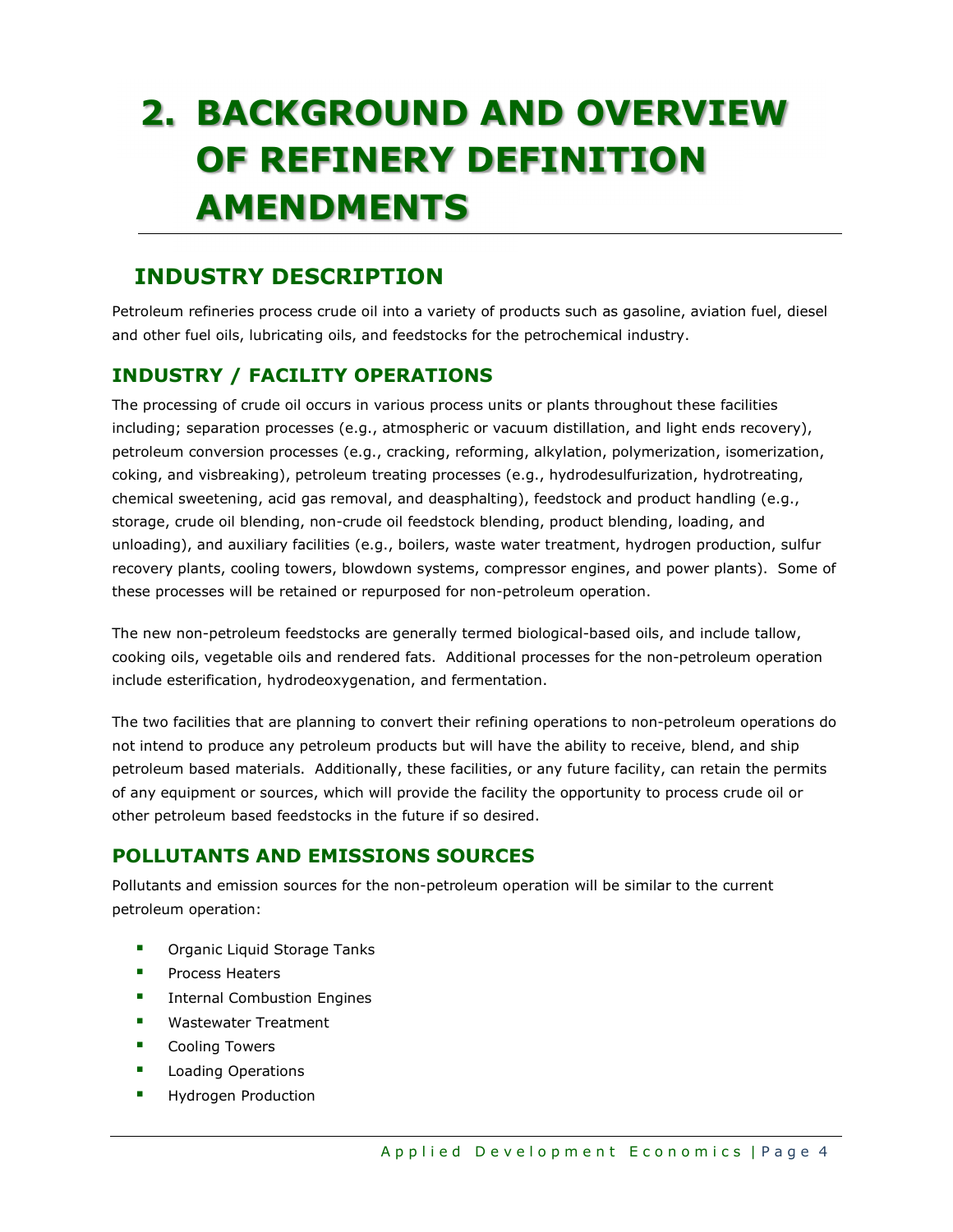- **Fugitive Emissions from Equipment Leaks**
- Flares

Some of the significant changes that will occur for the non-petroleum operation include:

- Fluid Catalytic Cracking Unit no longer required
- Delayed Coker no longer required

### CURRENT EMISSIONS CONTROL TECHNOLOGY AND METHODS

There will be no change in the emissions control methodology or technology. If an existing source operates with an abatement device in the petroleum operation, it will continue to operate with an abatement device in the non-petroleum operation. In addition, if a source required for the nonpetroleum operation is new or modified, the source will be evaluated pursuant to Regulation 2, Rule 2 New Source Review, including the determination of the Best Available Control Technology.

# REGULATORY HISTORY

The regulatory history for petroleum refineries is complex and comprehensive. Petroleum refineries are subject to federal, state, and Air District regulations; all of which have been developed and promulgated over decades. Since the purpose of the proposed amendments is to keep current petroleum facilities that are converting to non-petroleum operations subject to the same rules and regulations, a detailed regulatory history is not applicable. From a historical perspective, it is important to point out that all of the Air District refinery sector regulatory action is constrained to the 5 major petroleum refining industrial complexes that have been operating in the Bay Area for decades. The intent of this rule development effort and the proposed scope of amendments are limited to these 5 major facilities and does not set out to change the regulatory landscape for any other currently permitted facility.

## TECHNICAL REVIEW

The proposed amendments will not result in significant emissions impacts. As previously stated, the proposed changes are administrative and intended to ensure the 5 Bay Area petroleum refineries continue operation in compliance with the rules and regulations that apply to their operation after any repurposing to process feedstocks that are not petroleum based.

Without adoption of the proposed amendments, it is possible that the repurposed facility (one that no longer uses crude oil or other petroleum feedstocks) would no longer be a petroleum refinery as currently defined in Air District rules. As a result, these refineries may not be subject to the emissions standards that are currently applicable prior to the repurposing of their facility. The purpose of this rulemaking is to ensure that enforceable emission standards remain in place, avoiding possible increases in emissions.

While it appears that the volume of fuels produced will be lower than the current petroleum operation, the products will be very similar, if not identical, to the current products produced by the petroleum operation. Furthermore, each facility is likely to import petroleum based products for distribution or blending, so there will be both petroleum and non-petroleum materials at the facility.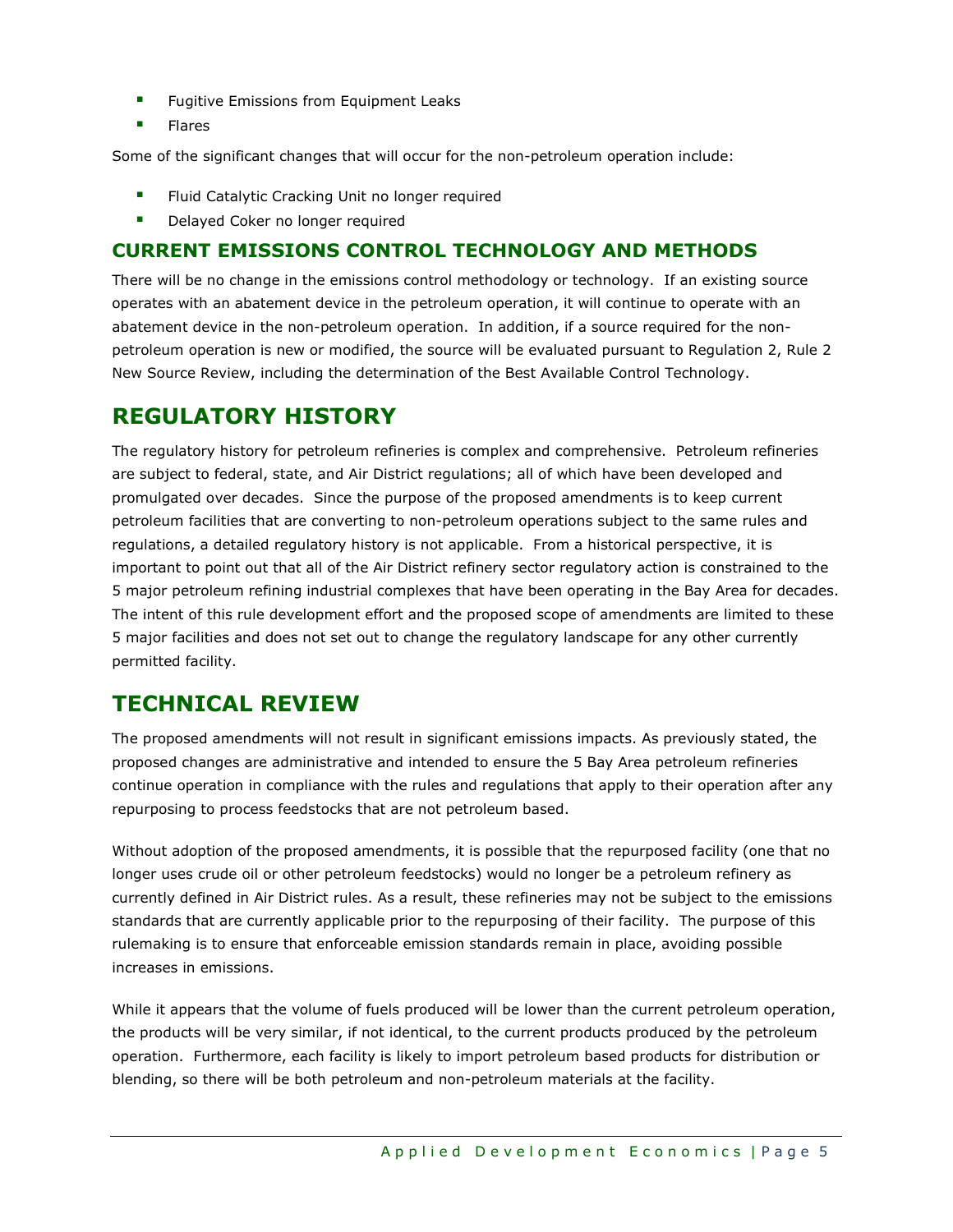The types of air pollution emitted by the repurposed facilities will be similar to current operation. The proposed amendments will ensure emissions will not increase, keeping existing community protections in place.

## PROPOSED AMENDMENTS

Section 200 Definitions:

The proposed amendments to definitions (Section 200) of petroleum refinery, liquid petroleum gas (LPG) and gasoline will apply to each applicable refinery rule. Left unchanged, the refineries which convert to non-petroleum refining operations may no longer be subject to the current emissions standards or other requirements that are narrowly specific to petroleum refining operations. This approach is intended to have no impact on the facilities that are currently subject to emissions standards, and requirements for petroleum operation will remain subject to the same emission standards and requirements for non-petroleum operations. In addition, the proposed amendments will not impact any facility other than the major petroleum refineries that are currently subject to these rules. Careful attention has been paid to ensure that no facility which was previously unregulated by a petroleum refinery rule is now regulated under the proposed rule development action, and similarly, that no current refinery is left unregulated after they convert their processes to non-petroleum feedstocks.

The Air District will delete the definitions of Petroleum Refinery, Liquid Petroleum Gas (LPG) and Gasoline from all applicable rules. In addition, all references to Petroleum Refinery in the rules will be converted to "Refinery". The Air District will then add the proposed definitions of Refinery, Liquid Petroleum Gas and Gasoline listed below to Regulation 1 as general definitions which will apply to all applicable rules where these terms are referenced.

The three definition changes are:

#### Petroleum Refinery

The proposed definition change ensures any emission standards, exemptions, or limited exemptions that are currently applicable to the five existing petroleum refineries continue to apply even if the facility is repurposed to process material that is not petroleum. The amendment removes the term "petroleum" from the name and adds language which includes the processing of non-petroleum based organic feedstocks. It also sets a lower processing throughput limit of 10,000 barrels per day which ensures that smaller intermediate re-refining operations continue to not be subject to the refinery rules. The intent of the language amendment is to accomplish the task of retaining all five major refineries under the rules that are currently applicable. This definition is derived from the existing definition in Regulation 12, Rule 15, with the generalization of feedstocks to cover the repurposed facilities, and a throughput threshold to ensure the smaller operations in the Air District are not impacted.

Refinery: An establishment that is located on one or more contiguous or adjacent properties that processes more than 10,000 BPD of any organic feedstock, to produce more usable products such as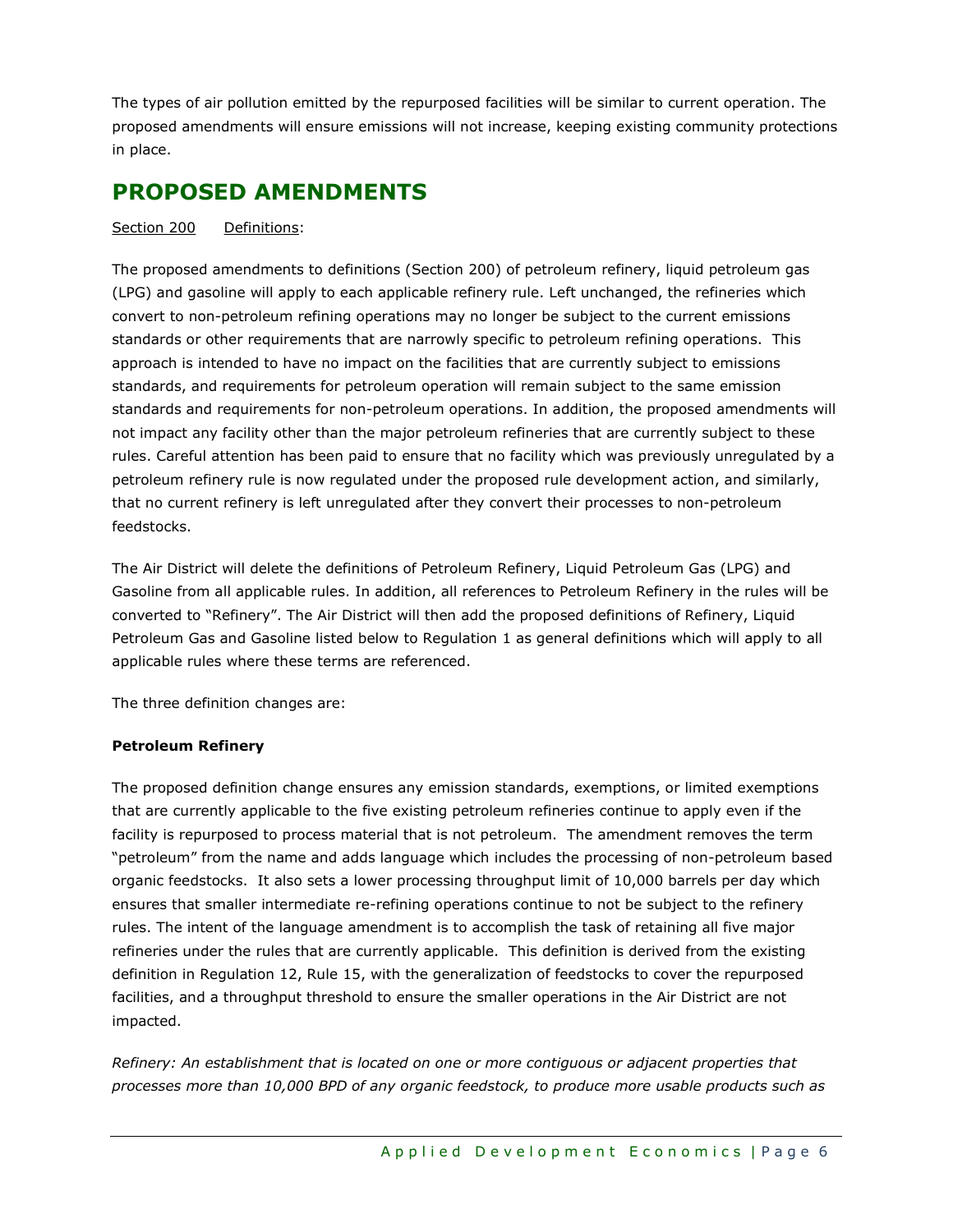gasoline, diesel fuel, aviation fuel, lubricating oils, asphalt or petrochemical feedstocks, or any other similar product. Refinery processes include separation processes (e.g., atmospheric or vacuum distillation, and light ends recovery), conversion processes (e.g., cracking, reforming, alkylation, polymerization, isomerization, coking, and visbreaking), treating processes (e.g., hydrodesulfurization, hydrotreating, chemical sweetening, acid gas removal, and deasphalting), feedstock and product handling (e.g., storage, crude oil blending, non-crude oil feedstock blending, product blending, loading, and unloading), and auxiliary facilities (e.g., boilers, waste water treatment, hydrogen production, sulfur recovery plant, cooling towers, blowdown systems, compressor engines, and power plants).

Table 1 shows the rules where this definition would apply.

| <b>RULE</b>                                      | <b>SECTION</b> | <b>ACTION</b> | <b>RATIONALE</b>       |
|--------------------------------------------------|----------------|---------------|------------------------|
| 6-5 Particulate Emissions from Petroleum         | $6 - 5 - 208$  |               |                        |
| Refinery Fluidized Catalytic Cracking Units      |                |               |                        |
| 8-1 General Provisions                           | $8 - 1 - 203$  |               |                        |
| 8-8 Wastewater Collection and Separation         | $8 - 8 - 224$  |               |                        |
| <b>Systems</b>                                   |                |               |                        |
| 8-9 Vacuum Producing Systems                     | $8 - 9 - 202$  |               |                        |
| 8-10 Process Vessel Depressurization             | $8 - 10 - 202$ |               | Updated Refinery       |
| 8-18 Equipment Leaks                             | $8 - 18 - 213$ | Delete        | definition included in |
| 8-28 Episodic Releases From Pressure Relief      | $8 - 28 - 209$ | Definition    | Regulation 1 for       |
| Devices at Petroleum Refineries and Chemical     |                |               | consistency.           |
| Plants                                           |                |               |                        |
| 8-53 Vacuum Truck Operation                      | 8-53-216       |               |                        |
| 9-10 Boilers and Heaters in Petroleum Refineries | $9 - 10 - 213$ |               |                        |
| 12-11 Flare Monitoring at Petroleum Refineries   | 12-11-205      |               |                        |
| 12-12 Flares at Petroleum Refineries             | 12-12-206      |               |                        |
| 12-15 Petroleum Refining Emissions Tracking      | 12-15-210      |               |                        |

Table 1: Proposed Administrative Changes to Refinery Definition

#### Liquefied Petroleum Gas (LPG)

The proposed definition change ensures any emission standards, exemptions or limited exemptions that are applicable to LPG continue to apply even if the material is not actually manufactured from a petroleum feedstock. The Air District will amend the definition of LPG to the proposed definition below within all the applicable regulations (Table 2).

Liquefied Petroleum Gas: A compressed gas composed of one or more of the following flammable hydrocarbons (propane, n-butane, isobutane, propylene, and butylenes), which is used especially as a fuel or as raw material for chemical synthesis, including hydrocarbons that are obtained, originate or manufactured from non-petroleum materials.

#### Table 2: Proposed Administrative Changes to LPG Definition

| <b>RULE</b>                        | <b>SECTION</b> | <b>ACTION</b>        | <b>RATIONALE</b>                                                         |
|------------------------------------|----------------|----------------------|--------------------------------------------------------------------------|
| 8-6 Bulk Plants and Bulk Terminals | $8 - 6 - 215$  | Delete<br>Definition | Update LPG definition and<br>include in Regulation 1 for<br>consistency. |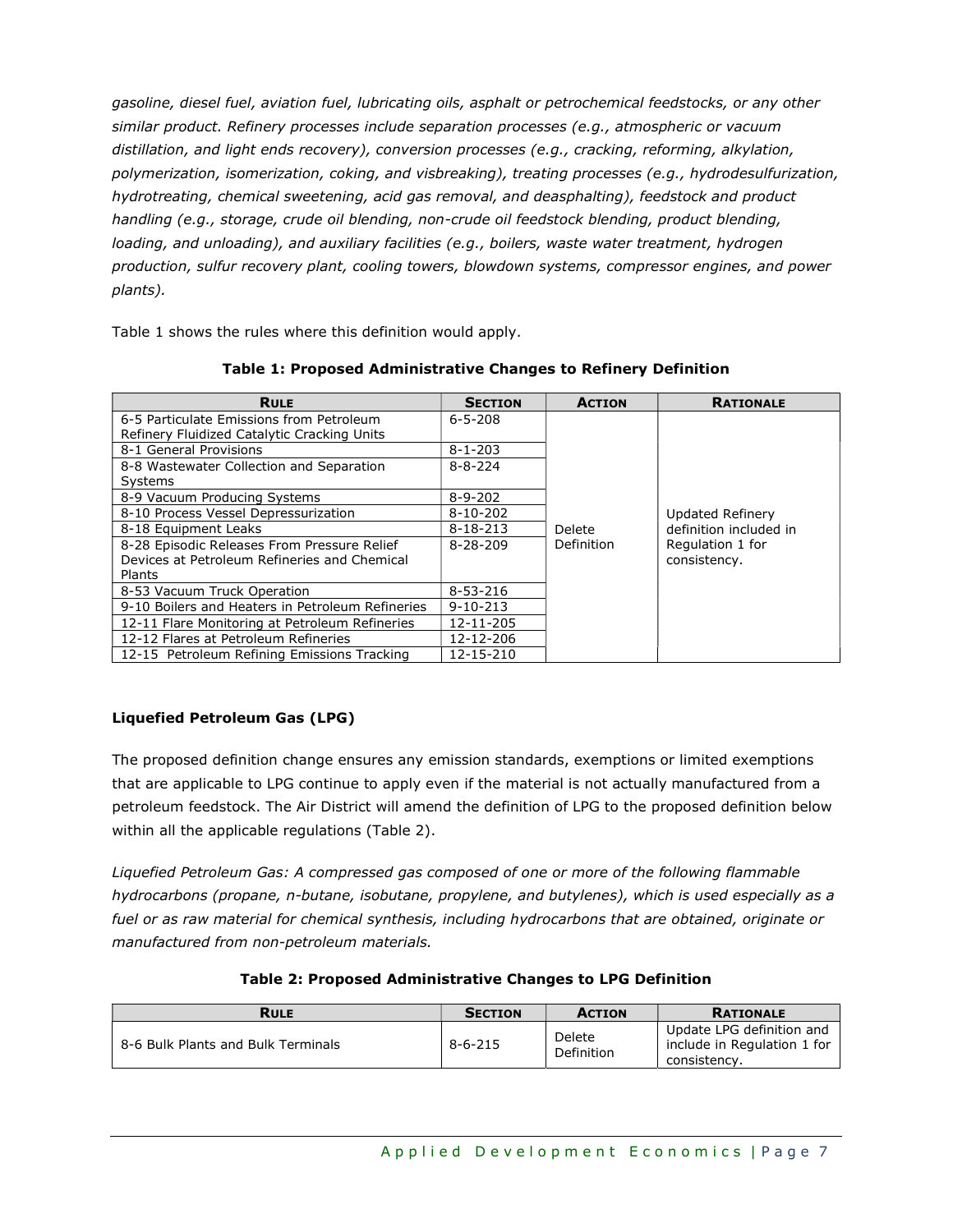#### Gasoline

The proposed definition change ensures any emission standards, exemptions or limited exemptions that are applicable to gasoline continue to apply even if the material is not actually manufactured from a petroleum feedstock. The Air District will amend the definition of gasoline to the proposed definition below within all the applicable regulations (Table 3).

Gasoline: Any distillate, including aviation gasoline and additives, that has a Reid vapor pressure of four (4.0) pounds or greater.

| <b>RULE</b>                        | <b>SECTION</b> | <b>ACTION</b>        | <b>RATIONALE</b>                                                              |
|------------------------------------|----------------|----------------------|-------------------------------------------------------------------------------|
| 8-5 Storage of Organic Liguids     | $8 - 5 - 205$  | Delete<br>Definition | Update Gasoline definition<br>and include in Regulation<br>1 for consistency. |
| 8-7 Gasoline Dispensing Facilities | $8 - 7 - 202$  |                      |                                                                               |
| 8-33 Gasoline Bulk Terminals       | $8 - 33 - 202$ |                      |                                                                               |
| 8-39 Gasoline Bulk Plants          | 8-39-202       |                      |                                                                               |
| 8-44 Marine Vessels                | $8 - 44 - 209$ |                      |                                                                               |
| 8-53 Vacuum Truck Operation        | $8 - 53 - 209$ |                      |                                                                               |

#### Table 3: Proposed Administrative Changes to Gasoline Definition

#### Section 600 Manual of Procedures

The other proposed set of amendments which affect multiple regulations is the amendments proposed for the 600 sections pertaining to the Manual of Procedures. Since many of the rules that are included in the proposed amendments have not been amended for decades, and are not likely to be amended any time soon, Air District staff is proposing to update outdated or obsolete language to the 600 section for Manual of Procedures. For example, Regulation 8, Rule 6, Terminals and Bulk Plants, was last amended in 1994. While the emissions standards and other requirements of the seldom-amended rules remain applicable, often the specified methodologies used to estimate emissions and determine compliance become ineffectual, impractical, or otherwise obsolete. While any lab method or test procedure is subject to a continuous improvement process resulting in Manual of Procedure updates, there have been isolated situations where strict adherence to rule requirements produces an unexpected or unusable outcome. Furthermore, in the event that a facility repurposed to nonpetroleum feed stock discovers an alternative test method to better determine compliance, this proposed language will allow the Air District to consider such an adjustment. Allowing the flexibility to use a better methodology benefits both the Air District and the regulated community. An example is shown below from the aforementioned Regulation 8, Rule 6.

8-6-603 Analysis of Samples, True Vapor Pressure: Samples of organic compounds as specified in Section 8-6-110 shall be analyzed for true vapor pressure at  $25^{\circ}$ C (77 $^{\circ}$ F), as prescribed in the Manual of Procedures, Volume III, Method 28, or any other method approved or requested by the APCO. For organic liquids and organic liquid mixtures to which heat is applied, the true vapor pressure shall be determined at  $25^{\circ}C$  (77 $\circ$ F) or the actual loading temperature, whichever is higher.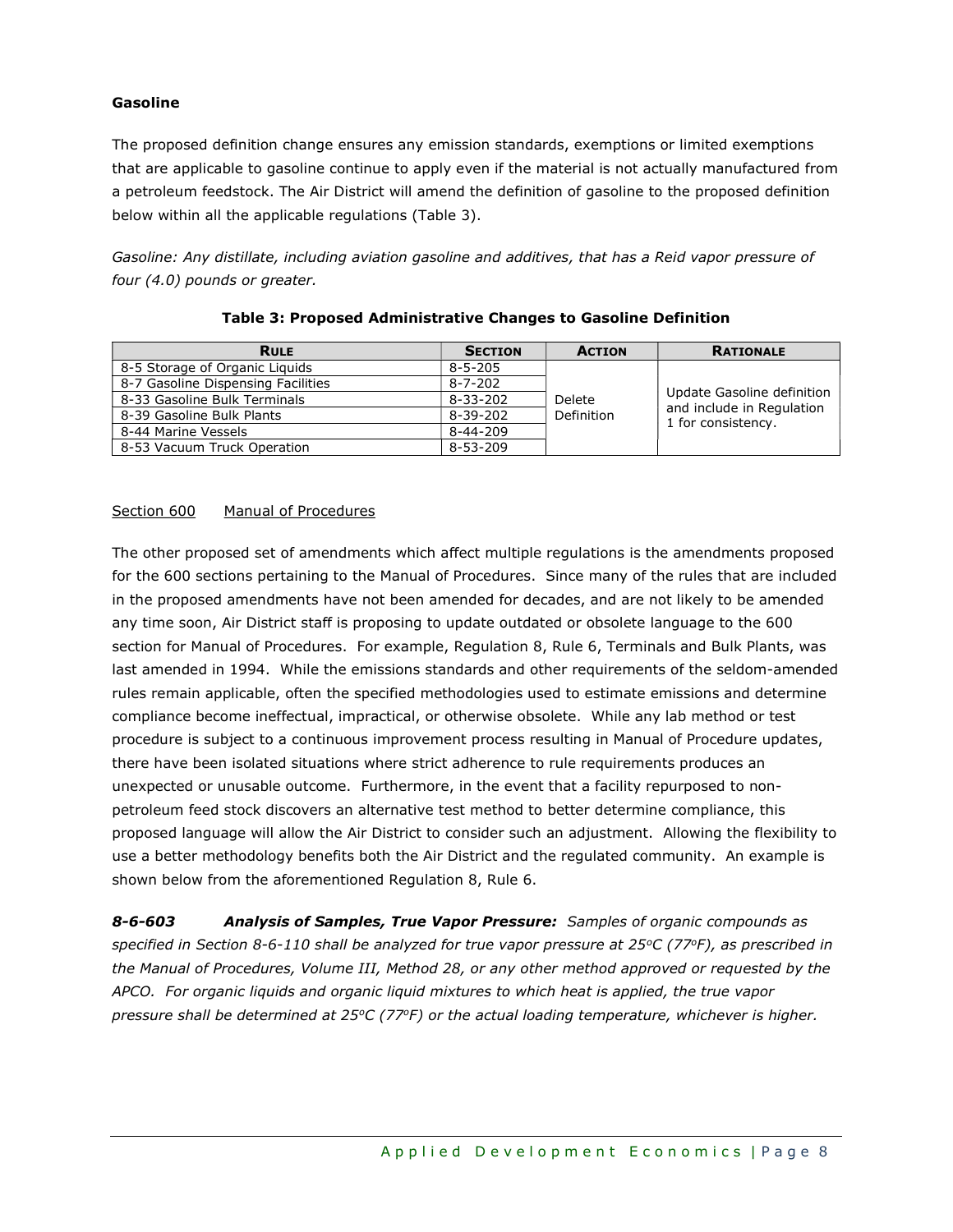| <b>RULE</b>                              | <b>SECTION</b> | <b>ACTION</b>  | <b>RATIONALE</b>            |
|------------------------------------------|----------------|----------------|-----------------------------|
| 8-1 General Provisions                   | $8 - 1 - 602$  |                |                             |
| 8-2 Miscellaneous Operations             | $8 - 2 - 601$  |                |                             |
| 8-5 Storage of Organic Liquids           | $8 - 5 - 601$  |                |                             |
|                                          | $8 - 5 - 602$  |                |                             |
|                                          | $8 - 5 - 603$  |                |                             |
| 8-6 Bulk Plants and Bulk Terminals       | $8 - 6 - 603$  |                |                             |
| 8-7 Gasoline Dispensing Facilities       | $8 - 7 - 606$  |                |                             |
| 8-8 Wastewater Collection and Separation | $8 - 8 - 601$  |                |                             |
| Systems                                  | $8 - 8 - 602$  |                |                             |
| 8-9 Vacuum Producing Systems             | $8 - 9 - 601$  |                |                             |
| 8-18 Equipment Leaks                     | $8 - 18 - 603$ |                |                             |
| 8-33 Gasoline Bulk Terminals             | $8 - 33 - 604$ |                |                             |
|                                          | $8 - 33 - 605$ | Add provision  | Provides flexibility to use |
| 8-39 Gasoline Bulk Plants                | $8 - 39 - 601$ | for other test | current or more             |
|                                          | $8 - 39 - 602$ | methods.       | applicable method.          |
|                                          | $8 - 39 - 603$ |                |                             |
|                                          | $8 - 39 - 604$ |                |                             |
|                                          | 8-39-605       |                |                             |
| 8-40 Soil Remediation                    | $8 - 40 - 603$ |                |                             |
| 8-53 Vacuum Truck Operation              | $8 - 53 - 601$ |                |                             |
|                                          | $8 - 53 - 602$ |                |                             |
|                                          | $8 - 53 - 604$ |                |                             |
| 9-1 Sulfur Dioxide                       | $9 - 1 - 602$  |                |                             |
|                                          | $9 - 1 - 606$  |                |                             |
|                                          | $9 - 1 - 607$  |                |                             |
|                                          | $9 - 1 - 608$  |                |                             |
|                                          | $9 - 1 - 609$  |                |                             |

### Table 4: Proposed Administrative Changes to 600s Sections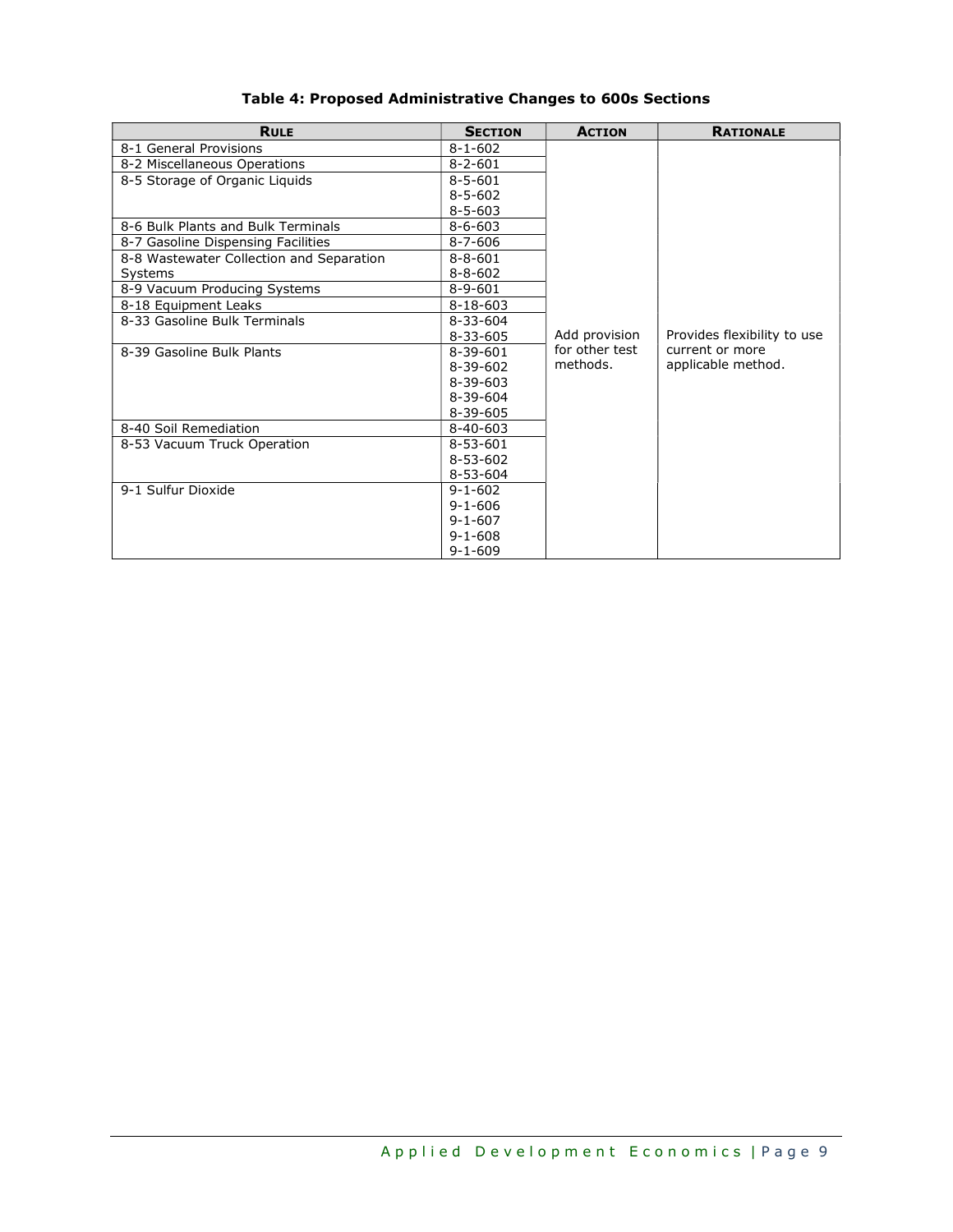# 3. SOCIOECONOMIC IMPACT ANALYSIS OF REFINERY DEFINITION AMENDMENTS

The two refineries proposing to convert operations to alternative feedstocks have published brief information about the projects.

### MARATHON

Marathon Petroleum Company (MPC) plans for the converted facility to produce 730 million gallons per year of lower carbon-intensity renewable fuels, or about 47,600 barrels per day (BBL/Day). The most recent data for this refinery when operated as a petroleum refinery indicated a throughput capacity of 161,500 BBL/Day. According to the company website. "MPC estimates its conversion of the Martinez facility from petroleum refining to renewable diesel production will reduce the facility's manufacturing greenhouse gas emissions by 60%, total criteria pollutants by 70% and water use by 1 billion gallons every year."<sup>1</sup>

### PHILLIPS 66

The Rodeo plant conversion would create capacity to produce 680 million gallons annually of renewable diesel, renewable gasoline, and sustainable jet fuel. Combined with an additional project onsite that is under development, the plant would produce a total of 800 million gallons per year, or about 52,200 BBL/Day. The most recent data for this plant as a petroleum refinery indicates that it had a capacity for 120,200 BBL/Day.

The company's website states that, "This capital efficient investment is expected to deliver strong returns through the sale of high value products while lowering the plant's operating costs."<sup>2</sup> The plant is expected to employ 400 workers when operations are fully stabilized.

### DISCUSSION OF IMPACT

The purpose of the refinery definition amendments is to ensure that existing emission control standards remain in place at these facilities, as applicable to the new type of operations. The facility definition changes do not require installation of new equipment or emissions control programs and there are no cost impacts directly associated with them. According to company plans, both facilities would operate at lower throughput levels than previously, but the companies indicate to investors that the facilities are expected to "deliver strong returns" on the investments in the conversion. While no

<sup>1</sup> https://www.marathonpetroleum.com/Newsroom/Company-News/Marathon-Petroleum-to-Proceed-with-Conversion-of-Martinez-Refinery-to-Renewable-Fuels-Facility/

<sup>2</sup> https://investor.phillips66.com/financial-information/news-releases/news-release-details/2020/Phillips-66-Plansto-Transform-San-Francisco-Refinery-into-Worlds-Largest-Renewable-Fuels-Plant/default.aspx